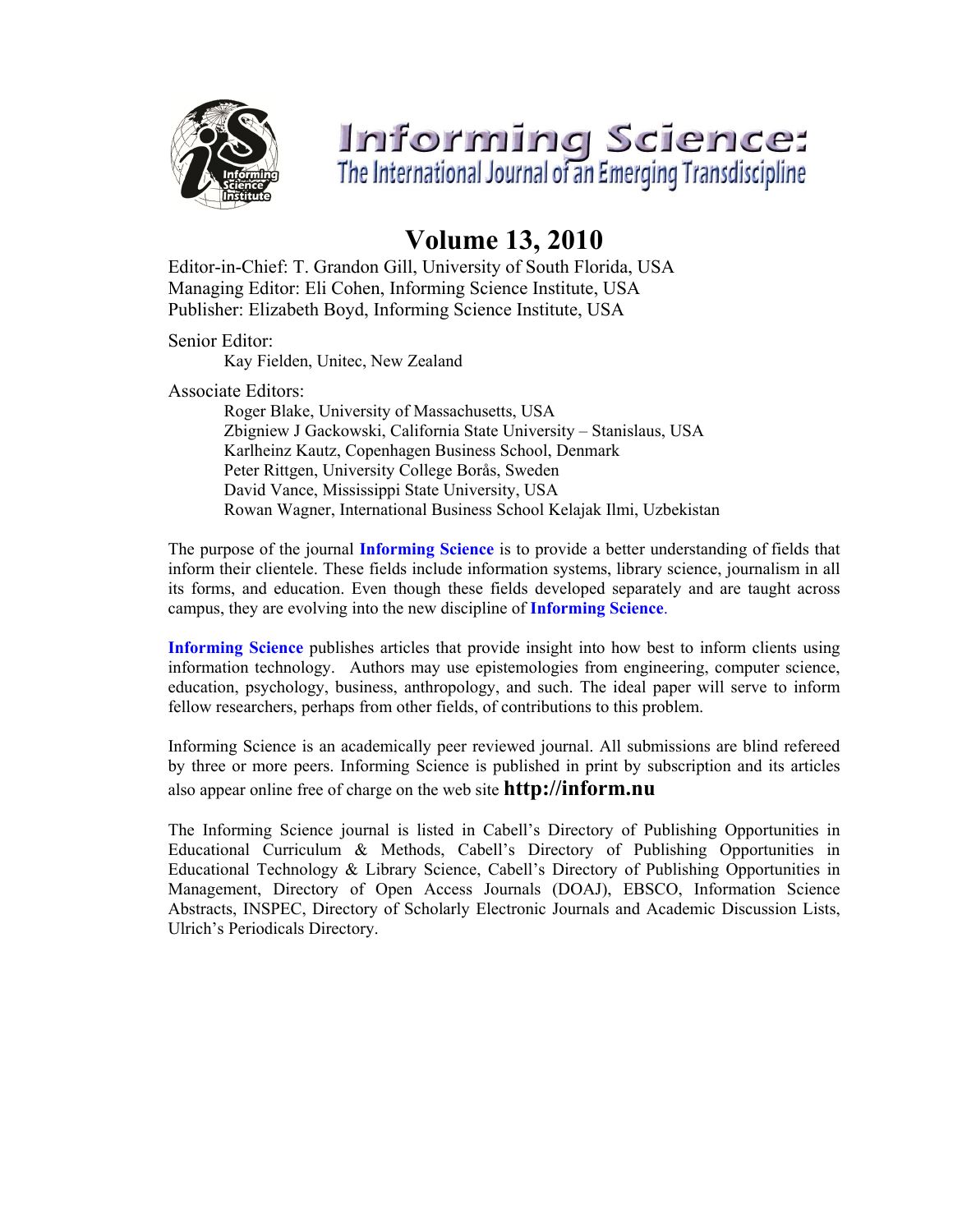#### **Copyright of Material Published in Informing Science**

Material published as part of this journal, either on-line or in print, is copyrighted by the Informing Science Institute. Permission to make digital or paper copy of part or all of these works for personal or classroom use is granted without fee provided that the copies are not made or distributed for profit or commercial advantage AND that copies 1) bear this notice in full and 2) give the full citation on the first page. It is permissible to abstract these works so long as credit is given. To copy in all other cases or to republish or to post on a server or to redistribute to lists requires specific permission and payment of a fee. Contact Publisher@InformingScience.org to request redistribution permission.

#### **ISSN: online 1521-4672; print 1547-9684; CD 1547-9692 ISBN: 1-932886-32-X 978-1-932886-32-0**

**Published by the Informing Science Institute 131 Brookhill Ct., Santa Rosa, California USA phone: +1-707-537-2211; fax: +1-480-247-5724 http://informingscience.org/**